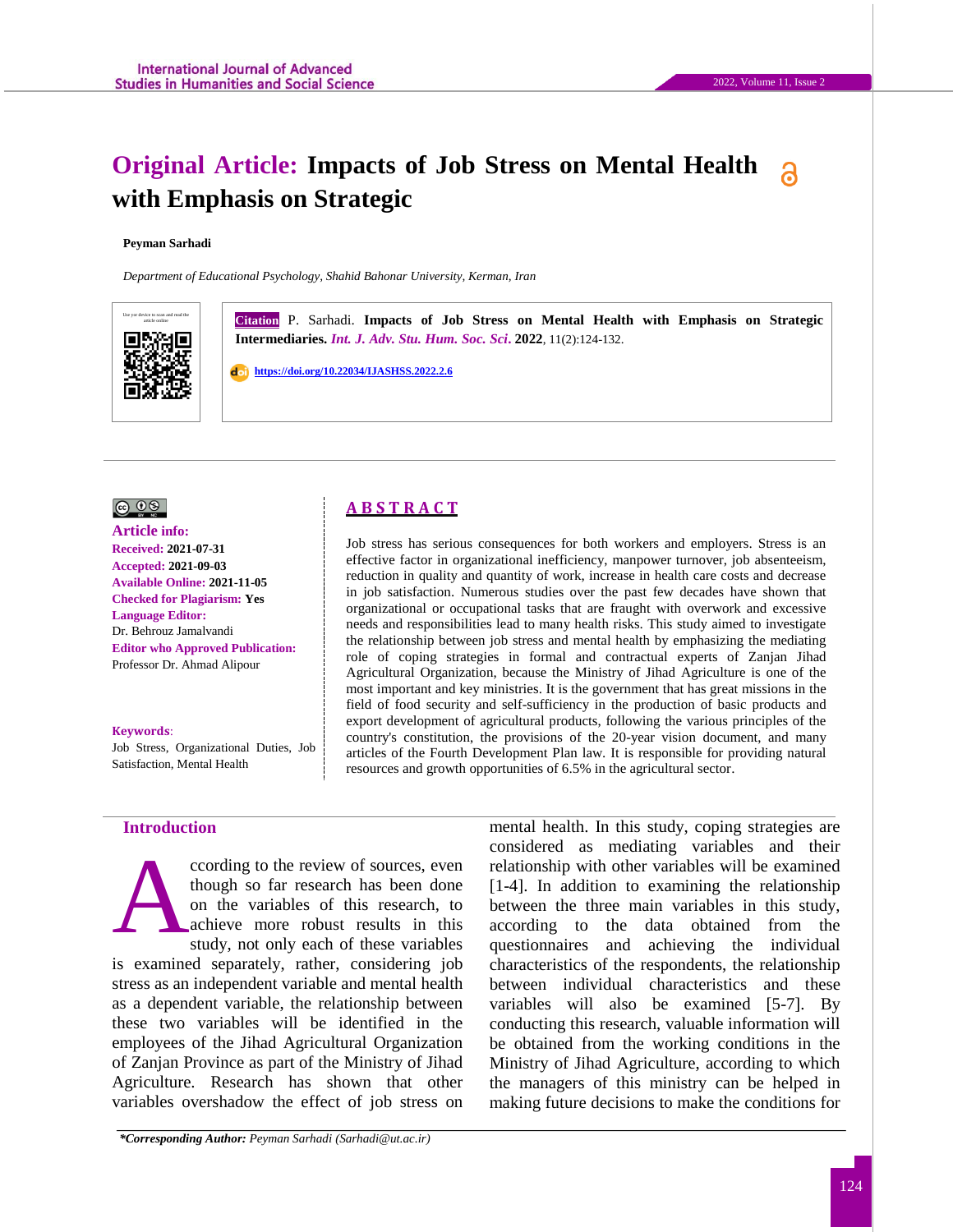#### **International Journal of Advanced Studies in Humanities and Social Science**

the growth and development of the organization smoother. By examining and determining the relationship between the variables of this research in the Ministry of Jihad Agriculture and providing suggestions based on the results obtained, for managers, this ministry will be assisted in performing its duties to be on the path to achieving its goals [8-10]. The present study can achieve two very valuable results to solve many organizational problems by examining two important influential variables in government organizations, namely job stress, and mental health, considering the coping strategies of individuals according to individual characteristics [11-13]. Recognizing these variables and examining their relationship helps organizations to always pay more attention to creating the right conditions to reduce stress and increase mental health. In this case, the organization in question in terms of efficiency and effectiveness, and increasing production is at a very high level. It is hoped that the results of this study will contribute to identifying job stress and its impact on mental health according to individual characteristics and coping strategies, to identify factors and identify strategies to reduce job stress and improve psychological problems in the Ministry of Jihad Agriculture can be helpful [14- 16].

## *Job stress*

Job stress, in general, is a state of being under pressure through various aspects of the job, such as role dimensions, increasing job demands, role conflict, and workload, which have significant psychological and physiological consequences for individuals. In the present paper, job stress is evaluated with a job stress questionnaire. This questionnaire has 10 items and includes three factors: Physical environment, job conflict, and role ambiguity [17-19].

## *Strategies to cope stress*

Confrontation involves efforts, both actionoriented and intra-psychological, to manage and control environmental and internal demands and conflicts between them. Coping has two main functions: Regulating unhealthy and helpless emotions, and taking action to change and improve the problem that is causing the discomfort. Accordingly, Lazarus and Folkman have identified three general methods of coping: Problem-oriented

coping styles; emotional coping styles, and avoidance coping styles [20-22].

Problem-oriented coping styles are active problem-solving methods that are used to resolve the stressful relationship between oneself and the environment. The main problem-oriented styles are: Confrontational confrontation (militant attempts to change the situation), seeking social support (trying to gain emotional and informational support from others), and problemsolving style with a plan (trying Problem-oriented measures to solve the situation) [23-25].

Emotional styles are how people achieve an optimal level of emotional regulation and the ability to deal with intense and critical situations and emotions. The most important of these styles are: Self-control (trying to regulate and control a person's emotions), distancing (trying to break away from the situation), re-evaluating and adjusting (trying to find positive meaning inexperience with an emphasis on personal growth), and avoidance style (trying to escape or avoid the situation).

Avoidant coping styles are strategies that are subconsciously adopted to distance and avoid the source of stress, whether avoiding at the level of thinking and denying the existence of a stressor or avoidance at the level of action. In this paper, coping strategies are evaluated with a questionnaire to deal with stressful events. This questionnaire has 48 items and includes three methods of problem-solving, emotion-oriented, and avoidance-oriented coping [26-28].

## *Operational and theoretical definitions of research*

According to the World Health Organization (WHO), mental health is the ability of an individual to communicate harmoniously and harmoniously with others, the ability to change and improve their social environment, and the appropriate and rational resolution of their emotional conflicts and personal desires. The main goal of mental health is to help all people achieve a fuller, happier, more harmonious life, broader knowledge, and prevention of mood, emotional and behavioral disorders. In the present study, Goldberg and Hiller General Health Questionnaire is evaluated. This questionnaire has 28 items and includes four subscales of physical symptoms,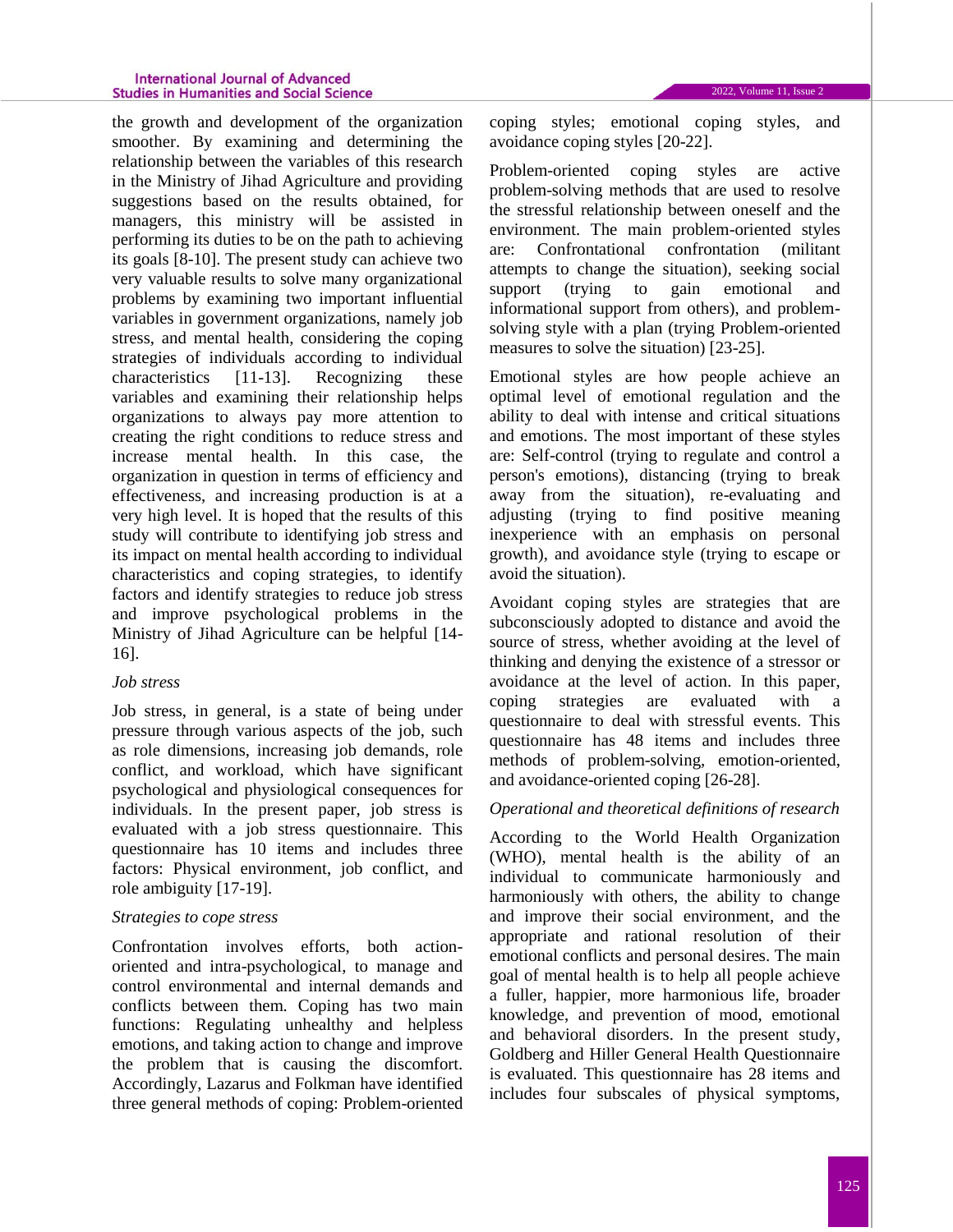anxiety and sleep disorders, social functioning, and depressive symptoms [29-31].

Work is an important part of every person's life and in one hand can satisfy several basic human needs such as cultivating body and soul, establishing social communication, creating a sense of worth, self-confidence, and worthiness. Many mental health professionals consider workplaces as one of the centers for providing mental health promotion, because it is the local work environment where people spend most of their time and energy (music, worship, and conquest). But on the other hand, it may also be the main source of stress so that the work environment and the prevailing conditions such as difficulty and time of work, type of clients, and the quality of relations with colleagues can play a role [32-35].

In the workplace today, the cost of chronic workrelated illnesses is increasing, which is a clear reason for job stress. In recent decades, various studies have been conducted on the relationship between work, stress and its consequences in health care workers, in which issues such as productivity, occupational accidents, absenteeism, and increasing physical and mental injuries in different occupational groups have been studied [36-38].

### *Definition of mental health*

The concept of mental health includes the inner feeling of well-being and self-confidence, selfreliance, competitiveness, intergenerational dependence, and self-fulfillment of potential intellectual and emotional abilities, and so on. Of course, given the differences between cultures, it is impossible to provide a comprehensive definition of mental health. However, there is a consensus that mental health is more than the absence of mental disorders, and what is certain is that maintaining mental health is as important as physical health. According to WHO, health, which is complete well-being and not the absence of disease, is not limited to physical health, but is also related to the psychological and social aspects of human life. Mental health is a state of mind with emotional health relatively abandoned from the symptoms of anxiety and inability to establish constructive relationships, cope with desires and stimuli. Has defined the stressful aspects of life. Few families can be found who do not have mental

disorders or do not need help and care during a difficult period. Nevertheless, we pretend to be ignorant and ignore or deny these facts. Maybe it is because we do not have enough mental health information to talk about. In other words, we do not know how many people in need of services do not benefit from this assistance. Mental health is associated with behavioral and emotional aspects of daily life as well as relationships between people that can have a positive or negative impact on quality of life. In addition, mental health is directly related to the development of stronger families who have closer ties and can raise happy children. The goal of mental health is to develop communities in which the criterion of respect is individual abilities and the amount of help and support for each other. Depression is the fourth most common health problem reported by the WHO and its severity of the disability is comparable to the eight major chronic medical conditions. The consequence of this disease in patients with heart disease is its deteriorating physical and mental condition.

WHO defines health as complete physical, mental, and social well-being, not merely the absence of patients and health distress. In a holistic view, the psychological, social, and physical aspects are considered and their relationship to the environment is considered. In another definition, WHO defines mental health in terms of biological and social aspects. According to the Mental Health Organization, a person has the ability to build harmonious relationships with others and the ability to participate in changes in the social and natural environment with the ability to help change in a constructive way. Mental health also requires that there is harmony between one's instinctual desires. There is no reference to the disease in this definition. Psychological health is also a definition provided by psychologists and social and behavioral scientists about the effectiveness and appropriate psychological performance of human beings [39-41].

The concept of mental health is in fact an aspect of the general concept of variables will also be examined [5]. By conducting this research, valuable information will be obtained from the working conditions in the Ministry of Jihad Agriculture, according to which the managers of this ministry can be helped in making future decisions to make the conditions for the growth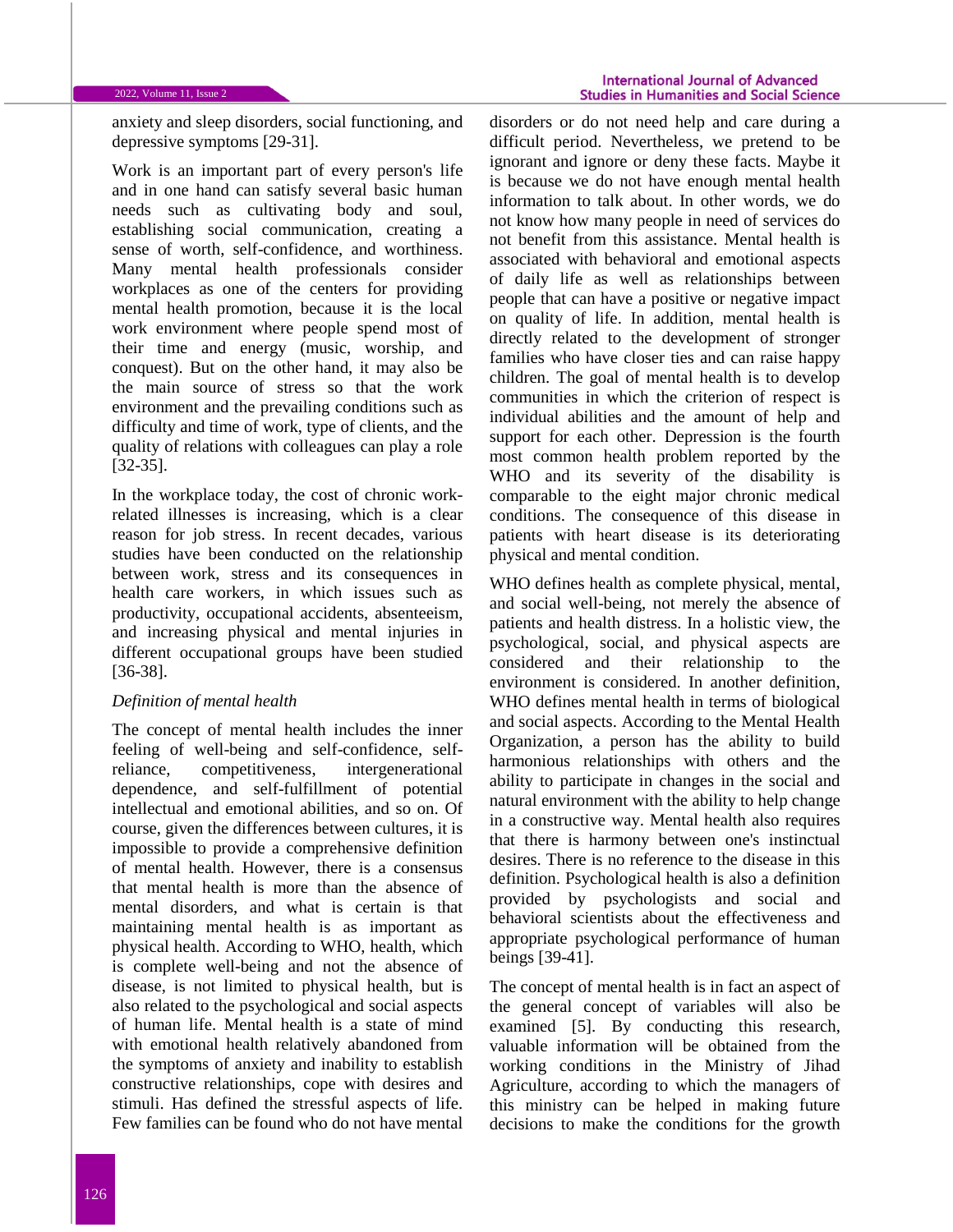#### **International Journal of Advanced Studies in Humanities and Social Science**

and development of the organization smoother. By examining and determining the relationship between the variables of this research in the Ministry of Jihad Agriculture and providing suggestions based on the results obtained, for managers, this ministry will be assisted in performing its duties to be on the path to achieving its goals [8-10]. The present study can achieve two very valuable results to solve many organizational problems by examining two important influential variables in government organizations, namely job stress, and mental health, considering the coping strategies of individuals according to individual characteristics [3]. Recognizing these variables and examining their relationship helps organizations to always pay more attention to creating the right conditions to reduce stress and increase mental health. In this case, the organization in question in terms of efficiency and effectiveness, and increasing production is at a very high level. It is hoped that the results of this study will contribute to identifying job stress and its impact on mental health according to individual characteristics and coping strategies, to identify factors and identify strategies to reduce job stress and improve psychological problems in the Ministry of Jihad Agriculture can be helpful [1].

### *Job stress*

Job stress, in general, is a state of being under pressure through various aspects of the job, such as role dimensions, increasing job demands, role conflict, and workload, which have significant psychological and physiological consequences for individuals. In the present paper, job stress is evaluated with a job stress questionnaire. This questionnaire has 10 items and includes three factors: Physical environment, job conflict, and role ambiguity.

## *Strategies to cope stress*

Confrontation involves efforts, both actionoriented and intra-psychological, to manage and control environmental and internal demands and conflicts between them. Coping has two main functions: Regulating unhealthy and helpless emotions, and taking action to change and improve the problem that is causing the discomfort. Accordingly, Lazarus and Folkman have identified three general methods of coping: Problem-oriented coping styles; emotional coping styles, and avoidance coping styles [2].

Problem-oriented coping styles are active problem-solving methods that are used to resolve the stressful relationship between oneself and the environment. The main problem-oriented styles are: Confrontational confrontation (militant attempts to change the situation), seeking social support (trying to gain emotional and informational support from others), and problemsolving style with a plan (trying Problem-oriented measures to solve the situation) [5].

Emotional styles are how people achieve an optimal level of emotional regulation and the ability to deal with intense and critical situations and emotions. The most important of these styles are: Self-control (trying to regulate and control a person's emotions), distancing (trying to break away from the situation), re-evaluating and adjusting (trying to find positive meaning inexperience with an emphasis on personal growth), and avoidance style (trying to escape or avoid the situation).

Avoidant coping styles are strategies that are subconsciously adopted to distance and avoid the source of stress, whether avoiding at the level of thinking and denying the existence of a stressor or avoidance at the level of action. In this paper, coping strategies are evaluated with a questionnaire to deal with stressful events. This questionnaire has 48 items and includes three methods of problem-solving, emotion-oriented, and avoidance-oriented coping.

## *Operational and theoretical definitions of research*

According to the World Health Organization (WHO), mental health is the ability of an individual to communicate harmoniously and harmoniously with others, the ability to change and improve their social environment, and the appropriate and rational resolution of their emotional conflicts and personal desires. The main goal of mental health is to help all people achieve a fuller, happier, more harmonious life, broader knowledge, and prevention of mood, emotional and behavioral disorders. In the present study, Goldberg and Hiller General Health Questionnaire is evaluated. This questionnaire has 28 items and includes four subscales of physical symptoms,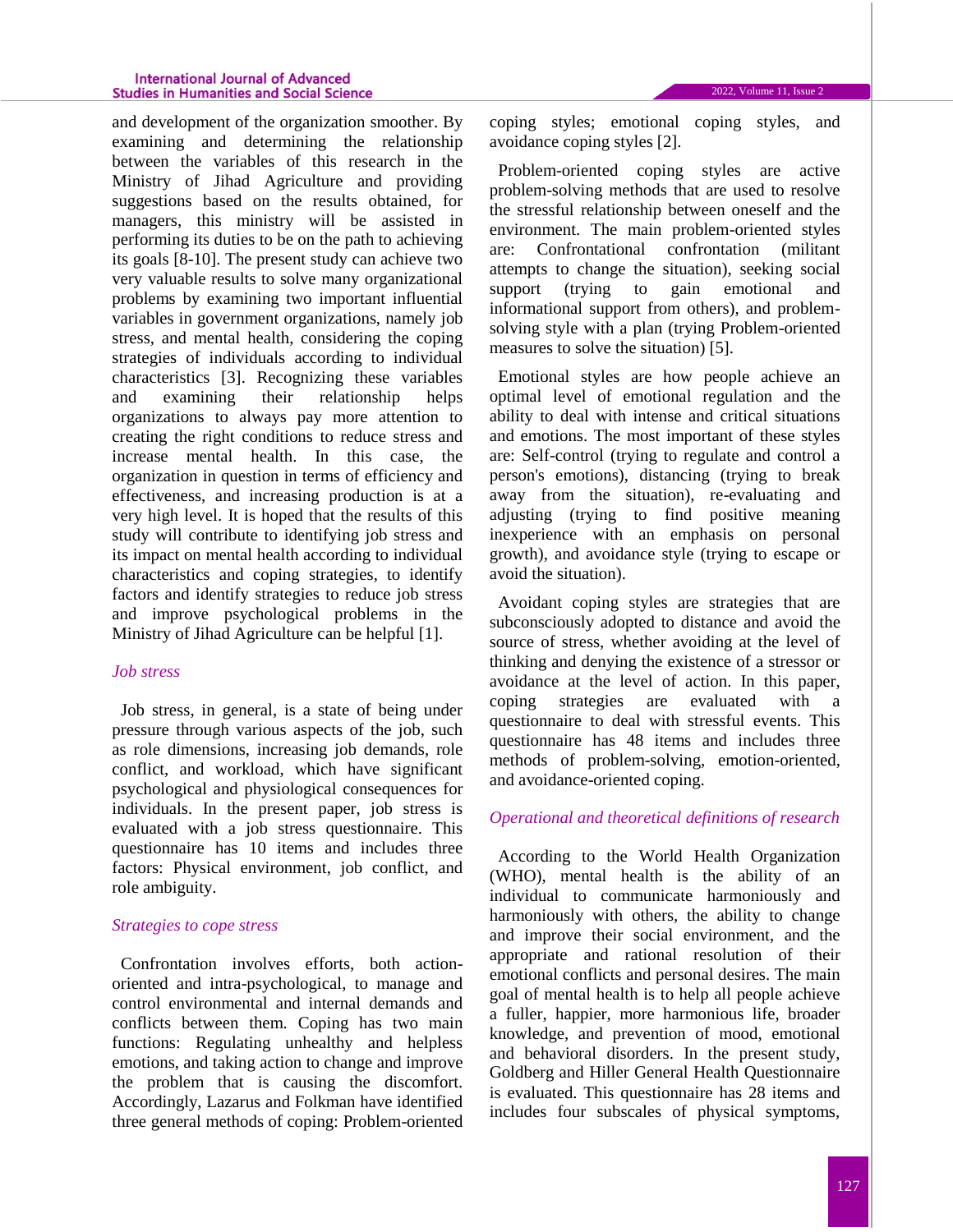anxiety and sleep disorders, social functioning, and depressive symptoms.

Work is an important part of every person's life and in one hand can satisfy several basic human needs such as cultivating body and soul, establishing social communication, creating a sense of worth, self-confidence, and worthiness. Many mental health professionals consider workplaces as one of the centers for providing mental health promotion, because it is the local work environment where people spend most of their time and energy (music, worship, and conquest). But on the other hand, it may also be the main source of stress so that the work environment and the prevailing conditions such as difficulty and time of work, type of clients, and the quality of relations with colleagues can play a role.

In the workplace today, the cost of chronic workrelated illnesses is increasing, which is a clear reason for job stress. In recent decades, various studies have been conducted on the relationship between work, stress and its consequences in health care workers, in which issues such as productivity, occupational accidents, absenteeism, and increasing physical and mental injuries in different occupational groups have been studied.

### *Definition of mental health*

The concept of mental health includes the inner feeling of well-being and self-confidence, selfreliance, competitiveness, intergenerational dependence, and self-fulfillment of potential intellectual and emotional abilities, and so on. Of course, given the differences between cultures, it is impossible to provide a comprehensive definition of mental health. However, there is a consensus that mental health is more than the absence of mental disorders, and what is certain is that maintaining mental health is as important as physical health. According to WHO, health, which is complete well-being and not the absence of disease, is not limited to physical health, but is also related to the psychological and social aspects of human life. Mental health is a state of mind with emotional health relatively abandoned from the symptoms of anxiety and inability to establish constructive relationships, cope with desires and stimuli. Has defined the stressful aspects of life. Few families can be found who do not have mental disorders or do not need help and care during a difficult period. Nevertheless, we pretend to be ignorant and ignore or deny these facts. Maybe it is because we do not have enough mental health information to talk about. In other words, we do not know how many people in need of services do not benefit from this assistance. Mental health is associated with behavioral and emotional aspects of daily life as well as relationships between people that can have a positive or negative impact on quality of life. In addition, mental health is directly related to the development of stronger families who have closer ties and can raise happy children. The goal of mental health is to develop communities in which the criterion of respect is individual abilities and the amount of help and support for each other. Depression is the fourth most common health problem reported by the WHO and its severity of the disability is comparable to the eight major chronic medical conditions. The consequence of this disease in patients with heart disease is its deteriorating physical and mental condition.

WHO defines health as complete physical, mental, and social well-being, not merely the absence of patients and health distress. In a holistic view, the psychological, social, and physical aspects are considered and their relationship to the environment is considered. In another definition, WHO defines mental health in terms of biological and social aspects. According to the Mental Health Organization, a person has the ability to build harmonious relationships with others and the ability to participate in changes in the social and natural environment with the ability to help change in a constructive way. Mental health also requires that there is harmony between one's instinctual desires. There is no reference to the disease in this definition. Psychological health is also a definition provided by psychologists and social and behavioral scientists about the effectiveness and appropriate psychological performance of human beings.

The concept of mental health is in fact an aspect of the general concept of health. Although the word health is known to us and has a specific meaning, it is not easy to define and has different meanings for different people. The literal meaning of health is to be perfect, flawless, and holy. From the seventh to the sixteenth century, psychological health was defined as piety, and psychosis was a form of satanic passivity. After the sixteenth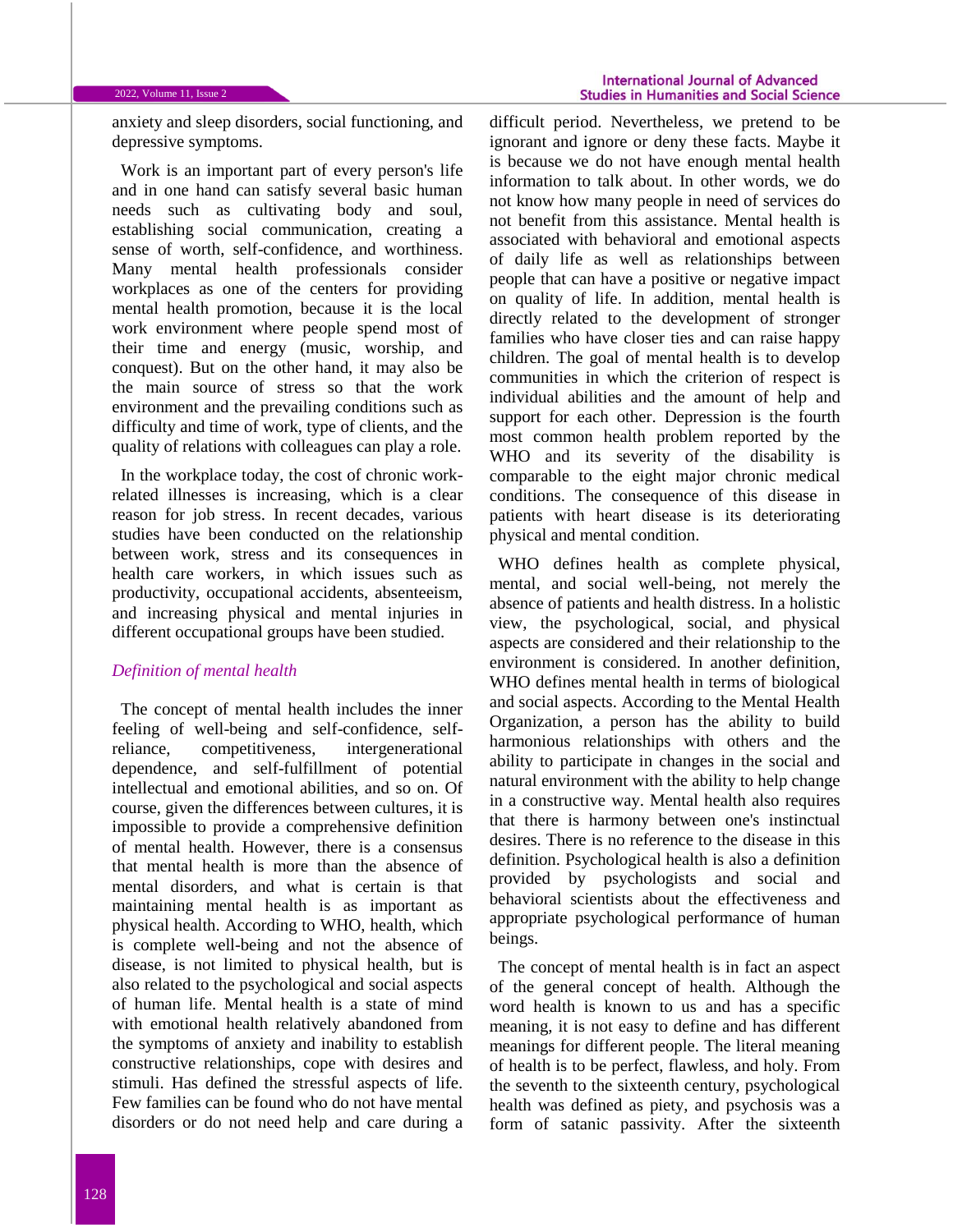century, mental health was redefined as naturalistic and at the same time with the psychic renaissance in the late nineteenth century and the emergence of neuroticism, mental health was typically defined as the absence of mental illness.

Psychological health can usually be defined in three ways: First, it means self-awareness or lack of self-deception, resolving internal conflicts and conflicts, and accepting and following the destiny and destiny of humanity. This definition has been accepted. The second definition includes selfactualization and self-realization, that is, to realize the innate and inner psychological abilities of the individual, which is possible after the realization of the development of inner peace and purity by using a kind of psychological transformation. Carl Jung Gordon All port, humanists like Maslow and Rogers have embraced this view. The third definition of psychological health is the extent to which an individual has been able to integrate into a "sustainable social network." Eric Erickson, Adler, and many sociologists have accepted this definition. Mental health, in addition to being the goal of any society, is also a measure of a person's health. The term has several meanings that vary from community to community, culture to culture, so there are different patterns and perspectives on mental health in psychology. These views are referred to below.

## *Criteria for mental health or healthy people*

Mental health, in addition to being the goal of any society. It is also a measure of a person's health. The term has several meanings that vary from community to community, culture to culture, so there are different patterns and perspectives on mental health in psychology. These views are referred to below.

For Diane, (2010), mental health enhances our ability to understand reality (as it happens), to respond to its challenges, and to take sensible steps toward life. The characteristics of healthy people according to Diane are as follows: a) Ability to perform duty and personal responsibility, b) ability to establish human relationships with others, c) having realistic perceptions of the motives of others, and d) having a process of thinking and rational thinking.

Erickson, (2009), a psychosocial theorist, describes the characteristics of a healthy person to have a) self-confidence and others, b) the ability to control themselves and their emotions, c) the ability to accept responsibility as well as competence and skills in life, d) unity and clear identity and the ability to establish sincere relationships with others, and d) the ability to guide others to be creative and accept themselves as a single person as they are.

According to Alexander, (2008), healthy people have the following criteria of mental health: They have positive mental activity. Studies have shown that neurotic individuals and unhealthy individuals lack this characteristic and that useful mental activity can be used to assess mental health. They have also control and unity of thought and action. Effective control is one of the safest signs of a healthy person. The characteristic of unity of thought and action, commonly referred to as personality unity, is not usually seen in the mentally ill. Further, they have healthy and positive feelings and emotions. Emotions such as insecurity, incompetence, anger, jealousy, humiliation, and guilt are signs of emotional disorder and can lead to mental illness. Contrary to these feelings, acceptance, love, belonging, security, and personal worthiness are signs of emotional stability and mental health, and emotional health is a major part of mental health. Healthy human beings enjoy a lot of comfort and peace of mind. This criterion is often mentioned in the discussion of mental health and other criteria of adaptation and mental health are related to peace of mind. Healthy attitudes towards life events is another characteristic of healthy people. Mental health is impossible due to hostility or prejudice or prejudice and despair. Imagining oneself as a healthy person, having an individual identity and a sufficient relationship with reality are other characteristics of mentally healthy people.

## **Conclusion**

There are conditions for good mental health, including facing reality, adapting to change, having room for anxiety, low expectations, respecting others, not being hostile to others, and helping people. According to research by the National Mental Health Association: Mentally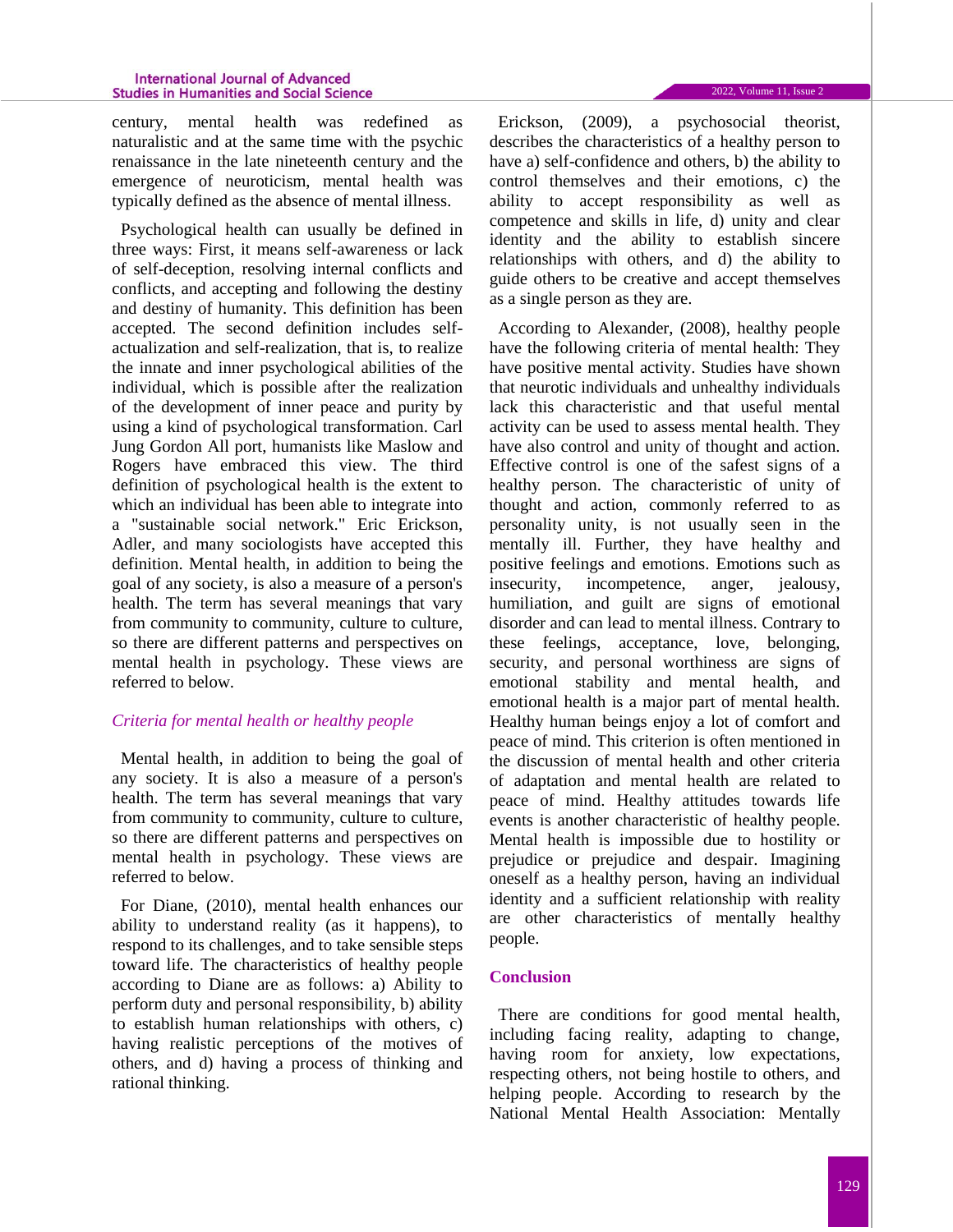### 2022, Volume 11, Issue 2

**International Journal of Advanced Studies in Humanities and Social Science** 

healthy people feel comfortable. They accept themselves as they are. They use their talents. They are patient about their physical defects and disabilities and do not get upset about them. They have a realistic outlook and make life difficult. They spend little time in worry, fear, anxiety, or jealousy, they are often calm. They are open to new ideas and are kind. They have a sense of humor and are not afraid of it. They also have a value system that stems from their personal experiences. That is, they have a personal feeling that things are right or wrong. Mentally healthy people feel good about others. They try to love and trust others. Because they want others to love and trust them. Such people can have warm relationships with others and continue these relationships. They care about and respect the interests of others. They have the power to meet the needs of life. They usually feel responsible for the person's actions and deal with problems in the same way that they occur. They have also realistic ideas about what they can and cannot do. So, they shape themselves as much as they can and adapt as much as they need to.

### **References**

[1]. A. Amini, H. Shahpoori Arani, M.M. Fard, , *Eurasian J. Sci. Technol.*, **2021**, *1*, 421-424 **[\[Crossref\]](http://dx.doi.org/10.22034/EJST.2022.2.3), [\[Publisher\]](http://ejst.samipubco.com/article_133942.html)**

[2]. A.M.M. Fard, M.M. Fard, *Eurasian J. Sci. Technol.*, **2021**, *1*, 384-398 **[\[Crossref\]](http://dx.doi.org/10.22034/EJST.2022.2.1), [\[Publisher\]](http://ejst.samipubco.com/article_132494.html)**

[3]. A. Samimi, *Adv. J. Chem. A*, **2021**, *4*, 206- 218 **[\[Crossref\]](http://dx.doi.org/10.22034/ajca.2021.277905.1248), [\[Google Scholar\]](https://scholar.google.com/scholar?hl=en&as_sdt=0%2C5&q=New+Method+of+Corrosion+in+Isomerization+Units&btnG=), [\[Publisher\]](http://www.ajchem-a.com/article_130196.html)**

[4]. A. Samimi, *J. Eng. Ind. Res.*, **2021**, *2*, 71-76 **[\[Crossref\]](http://dx.doi.org/10.22034/jeires.2021.269282.1021), [\[Google Scholar\]](https://scholar.google.com/scholar?q=The+Need+for+Risk+Assessment+in+Occupational+Health&hl=en&as_sdt=0,5), [\[Publisher\]](http://www.jeires.com/article_129037.html)**

[5]. A. Samimi, *JESLM*, **2020**, *7*, 132-137. **[\[Google Scholar\]](https://scholar.google.com/scholar?hl=en&as_sdt=0%2C5&q=Risk+Management+in+the+Laboratory+based+on+the+17025+Standards&btnG=), [\[Publisher\]](http://worldofresearches.com/ojs-2.4.4-1/index.php/CJNMS/article/view/941)**

[6]. A. Samimi, *JESLM*,, **2020**, *7*, 114-119 **[\[Google Scholar\]](https://scholar.google.com/scholar?hl=en&as_sdt=0%2C5&q=Risk+Management+in+the+Laboratory+based+on+the+17025+Standards&btnG=)**

[7]. A. Samimi, S. Zarinabadi, *J. Eng. Technol.*, **2016**, *5*, 108-115 **[\[Google Scholar\]](https://scholar.google.com/scholar?hl=en&as_sdt=0%2C5&q=The+Investigation+of+Using+Inhibitors+to+Prevent+the+Formation+of+Hydrate+in+Gas+Pipelines&btnG=)** 

[8]. A Samimi, *J. Eng. Indust. Res.,* **2021**, *2*, 71- 76 **[\[Crossref\]](https://dx.doi.org/10.22034/jeires.2021.269282.1021), [\[Google Scholar\]](https://scholar.google.com/scholar?hl=en&as_sdt=0%2C5&q=The+Need+for+Risk+Assessment+in+Occupational+Health&btnG=), [\[Publisher\]](http://www.jeires.com/article_129037.html)**

[9]. A. Susanabadi, M.S. Sadri, H. Taleby, S. Etemadi, B. Mahmoodiyeh, M.M. Fard, , *Ann. Romanian Soc. Cell Biol.*, **2021**, *25*, 2703-2716 **[\[Google Scholar\]](https://scholar.google.com/scholar?hl=en&as_sdt=0%2C5&q=Evaluatingthe+Outcome+of+Total+Intravenous+Anesthesia+and+Single+Drug+Pharmacological+to+Prevent+Postoperative+Vomiting%3A+Systematic+Review+and+Meta-Analysis&btnG=), [\[Publisher\]](https://www.annalsofrscb.ro/index.php/journal/article/view/5896)**

[10]. A. Susanabadi, S. Etemadi, M.S. Sadri, B. Mahmoodiyeh, H. Taleby, M.M. Fard, *Ann. Romanian Soc. Cell Biol.*, **2021**, *25*, 2875–2887 **[\[Google Scholar\]](https://scholar.google.com/scholar?hl=en&as_sdt=0%2C5&q=Comparing+Transversus+Abdominis+Plane+Block+and+Wound+Infiltration+without+Liposome+Anesthetics+in+Adult+Patients%3A+Systematic+Review+and+Meta-Analysis%2C+&btnG=), [\[Publisher\]](https://www.annalsofrscb.ro/index.php/journal/article/view/5916)**

[11]. A. Yarahmadi, K. Kamrava, A. Shafee, M.M. Fard, M. Aghajanpour, A. Mohebbi, *J. Pharm. Res. Int.*, **2019**, *31*, 1-6 **[\[Crossref\]](https://doi.org/10.9734/jpri/2019/v31i630369), [\[Google Scholar\]](https://scholar.google.com/scholar?hl=en&as_sdt=0%2C5&q=Investigation+of+Olfactory+Function+Following+Septorhinoplasty+in+Iranian+Population+by+Rapid+Smell+Test+%28RST%29&btnG=), [\[Publisher\]](https://www.journaljpri.com/index.php/JPRI/article/view/30369)**

[12]. A. Bozorgian, S. Zarinabadi, A. Samimi, *J. Chem. Rev.*, **2020**, *2*, 122-129 **[\[Crossref\]](https://dx.doi.org/10.33945/SAMI/JCR.2020.2.5), [\[Google](https://scholar.google.com/scholar?hl=en&as_sdt=0%2C5&q=+Optimization+of+Well+Production+by+Designing+a+Core+pipe+in+one+of+the+Southwest+oil+Wells+of+Iran&btnG=)  [Scholar\]](https://scholar.google.com/scholar?hl=en&as_sdt=0%2C5&q=+Optimization+of+Well+Production+by+Designing+a+Core+pipe+in+one+of+the+Southwest+oil+Wells+of+Iran&btnG=), [\[Publisher\]](http://www.jchemrev.com/article_103699.html)**

[13]. A.M.M. Fard, M.M. Fard, *J. Sci. Technol. Res.,* **2021**, *1*, 284-301 **[\[Crossref\]](https://doi.org/10.22034/JSTR.2021.289424.1046), [\[Google](https://scholar.google.com/scholar?hl=en&as_sdt=0%2C5&q=Modeling+Drug+Release&btnG=)  [Scholar\]](https://scholar.google.com/scholar?hl=en&as_sdt=0%2C5&q=Modeling+Drug+Release&btnG=), [\[Publisher\]](http://jstr.samipubco.com/article_132074.html)**

[14]. A.M.M. Fard, M.M. Fard, *J. Sci. Technol. Res.*, 2021, *1*, 384-398 **[\[Crossref\]](http://dx.doi.org/10.22034/jstr.2021.289470.1047), [\[Google](https://scholar.google.com/scholar?hl=en&as_sdt=0%2C5&q=Evaluation+of+Office+Stones+in+Kidney+Patients+and+How+to+form+and+Treat+Them&btnG=)  [Scholar\]](https://scholar.google.com/scholar?hl=en&as_sdt=0%2C5&q=Evaluation+of+Office+Stones+in+Kidney+Patients+and+How+to+form+and+Treat+Them&btnG=), [\[Publisher\]](http://jstr.samipubco.com/article_132494.html)**

[15]. A.O. Shirazi, H. Jahandideh, A. Yarahmadi, M.M. Fard, M.M. Delarestaghi, *Med. Sci.*, **2020**, *24*, 2467-2474 **[\[Google Scholar\]](https://scholar.google.com/scholar?hl=en&as_sdt=0%2C5&q=The+effect+of+apple+cider+vinegar+in+the+treatment+of+chronic+rhinosinusitis&btnG=), [\[Publisher\]](https://discoveryjournals.org/medicalscience/current_issue/v24/n104/A91.pdf)**

[16]. B. Mahmoodiyeh, S. Etemadi, A. Kamali, S. Rajabi, M.M. Fard, *Ann. Romanian Soc. Cell Biol.*, **2021**, *25*, 2559–2572 **[\[Google Scholar\]](https://scholar.google.com/scholar?hl=en&as_sdt=0%2C5&q=Evaluating+the+Effect+of+Different+Types+of+Anesthesia+on+Intraoperative+Blood+Glucose+Levels+in+Diabetics+and+Non-Diabetics+Patients%3A+A+Systematic+Review+and+Meta-Analysis&btnG=), [\[Publisher\]](https://www.annalsofrscb.ro/index.php/journal/article/view/2787)**

**[17].** B. Barmasi, *J. Eng. Ind. Res.*, **2020**, *1*, 161- 169 **[\[Crossref\]](http://dx.doi.org/10.22034/jeires.2020.263702.1014), [\[Google Scholar\]](https://scholar.google.com/scholar?hl=en&as_sdt=0%2C5&q=The+Effect+of+Adding+Saccharin+to+the+Bath+on+the+Hardness+and+Wear+Behavior+of+the+Coating&btnG=), [\[Publisher\]](http://www.jeires.com/article_120956.html)**

[18]. A. Bozorgian, *J. Eng. Ind. Res.*, **2020**, *1*, 1- 18 **[\[Crossref\]](http://dx.doi.org/10.22034/jeires.2020.260854.1000), [\[Google Scholar\]](https://scholar.google.com/scholar?hl=en&as_sdt=0%2C5&q=Investigation+of+the+history+of+formation+of+gas+hydrates%2C+&btnG=), [\[Publisher\]](http://www.jeires.com/article_120226.html)**

[19]. E.S. Motaharian, B. Mahmoodiyeh, S. Lorestani, M.S. Sadri, M.M. Fard, A.M.M. Fard, A. Amini, *J. Chem. Rev.*, **2021**, *3*, 171-180 **[\[Google Scholar\]](https://scholar.google.com/scholar?hl=en&as_sdt=0%2C5&q=Radiologic+findings+of+patients+with+covid-19-a+systematic+review+study&btnG=)**

[20]. E. Amouzad Mahdiraji, M. Sedghi Amiri, *J. Eng. Ind. Res.*, **2020**, *1*, 111-122 **[\[crossref\]](https://dx.doi.org/10.22034/jeires.2020.261386.1004), [\[Google Scholar\]](https://scholar.google.com/scholar?hl=en&as_sdt=0%2C5&q=Optimization+of+Market+Clearing+Process+in+Power+System+with+NSGA+Algorithm&btnG=), [\[Publisher\]](http://www.jeires.com/article_120273.html)**

[21]. F.E. Sadr, Z. Abadi, N.E. Sadr, M.M. Fard, *Ann. Romanian Soc. Cell Biol.*, **2021**, *25*, 6839– 6852 **[\[Google Scholar\]](https://scholar.google.com/scholar?hl=en&as_sdt=0%2C5&q=The+Risk+for+SARS-Cov-2+Virus+Contamination+through+Surgical+Smoking+and+Aerosolization+by+Laparoscopic+Surgery%3A+A+Systematic+Review&btnG=), [\[Publisher\]](https://www.annalsofrscb.ro/index.php/journal/article/view/852)**

[22]. F Nomiri, A Amini, S Shirzad, Noor Publishing, 2021 **[\[Publisher\]](https://www.amazon.com/Investigation-Special-Nursing-Measures-Physiolo/dp/6203858501)**

[23]. F. Gharekhani Kasa, *J. Eng. Ind. Res.*, **2020**, *1*, 51-74 **[\[Crossref\]](http://dx.doi.org/10.22034/jeires.2020.262801.1008), [\[Google Scholar\]](https://scholar.google.com/scholar?hl=en&as_sdt=0%2C5&q=A+Study+of+the+Architectural+Design+of+Contemporary+Museums+in+Iran%2C&btnG=), [\[Publisher\]](http://www.jeires.com/article_120681.html)**

[24]. F. Rebout, *J. Eng. Ind. Res.*, **2020**, *1*, 19-37 **[\[Crossref\]](http://dx.doi.org/10.22034/jeires.2020.262514.1006), [\[Google Scholar\]](https://scholar.google.com/scholar?hl=en&as_sdt=0%2C5&q=CFA+Performance+Evaluation%3A+a+Comprehensive+Structural+Equation+Modeling%2C+&btnG=), [\[Publisher\]](http://www.jeires.com/article_120575.html)**